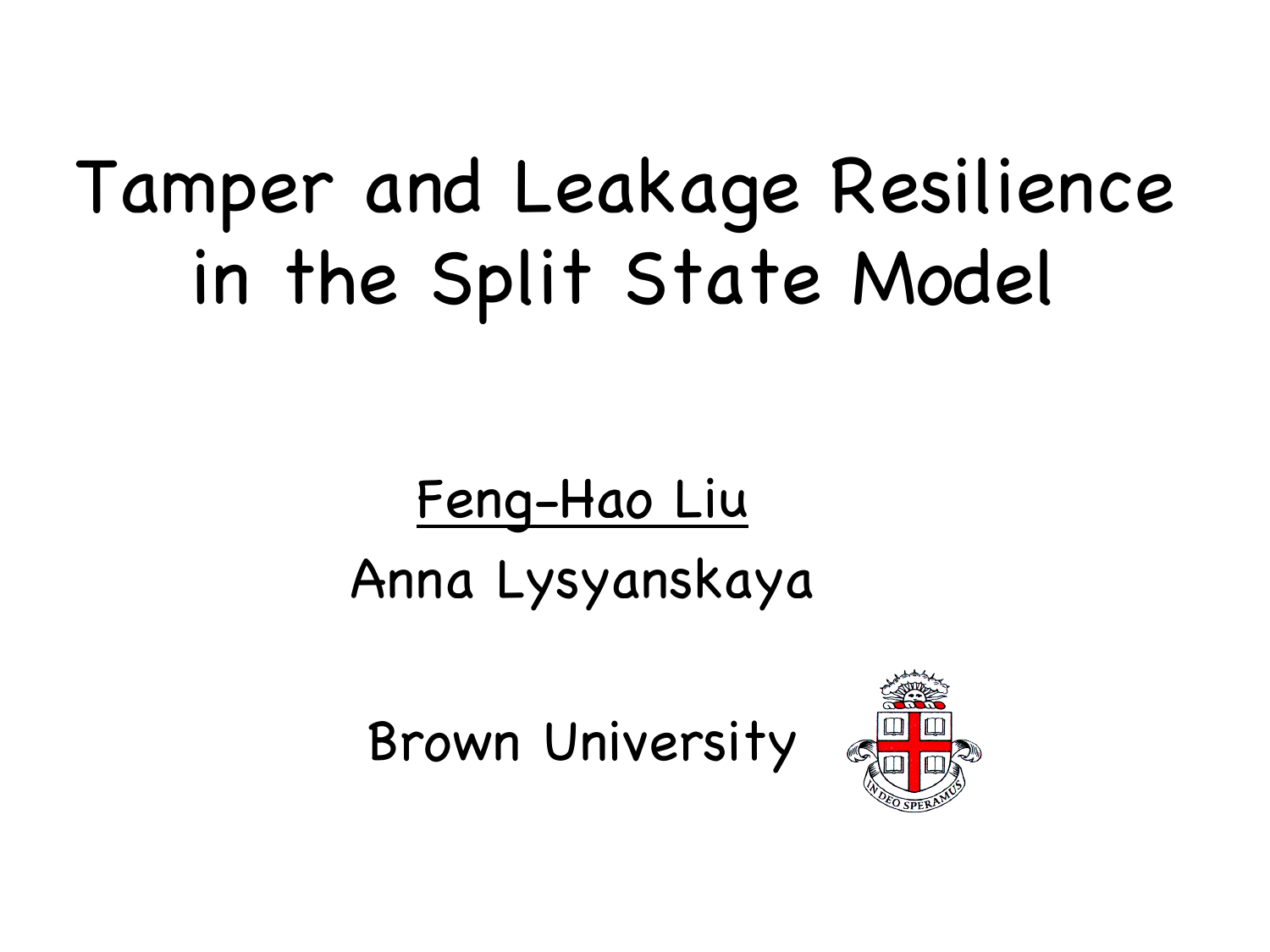#### I/O Access to a Device



User Device for  $D_s(\cdot)$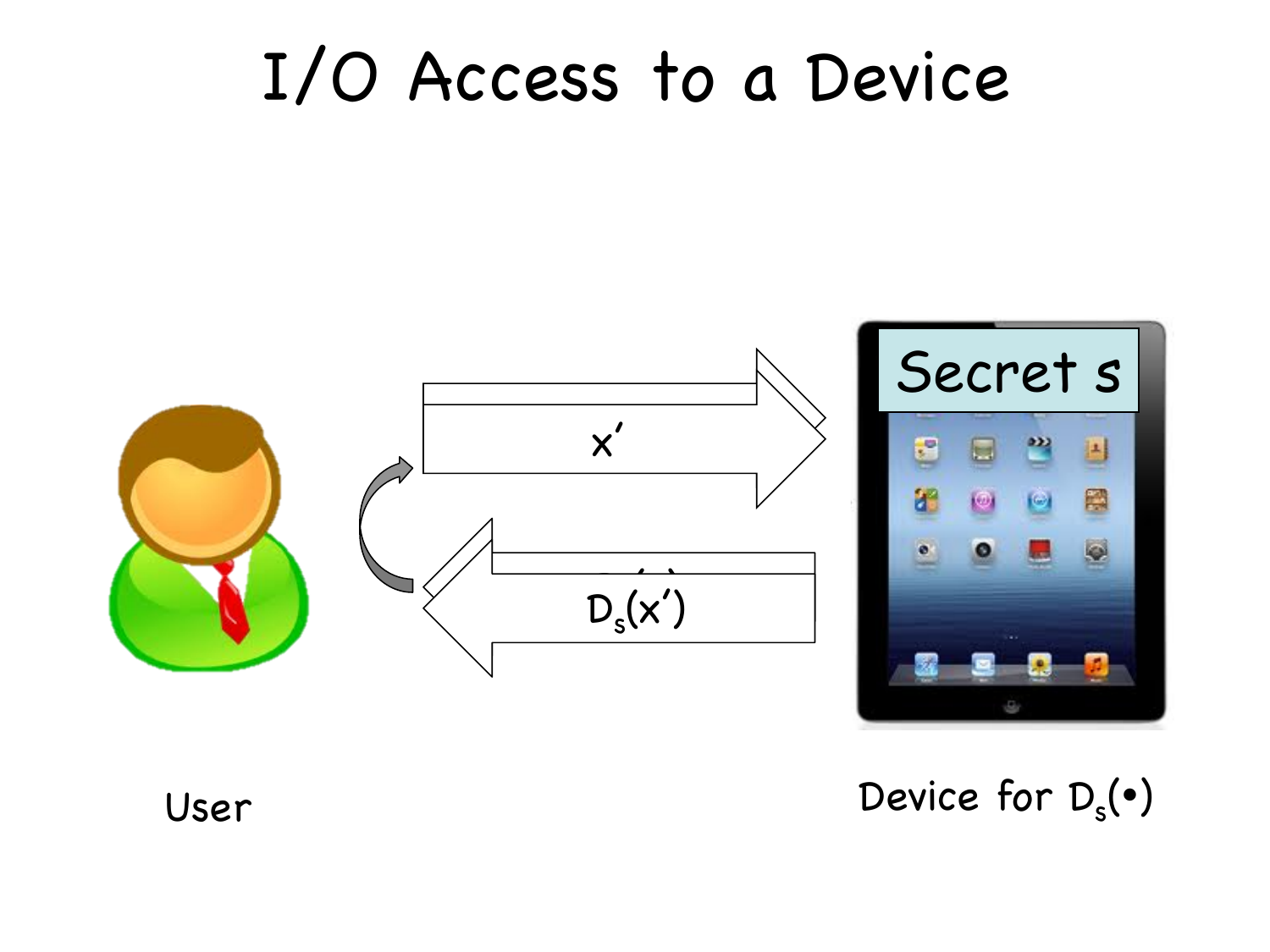#### Leakage/Side Channel Attack [Kocher96,HSHCP+08…]



Adversary Device for  $D_s(\cdot)$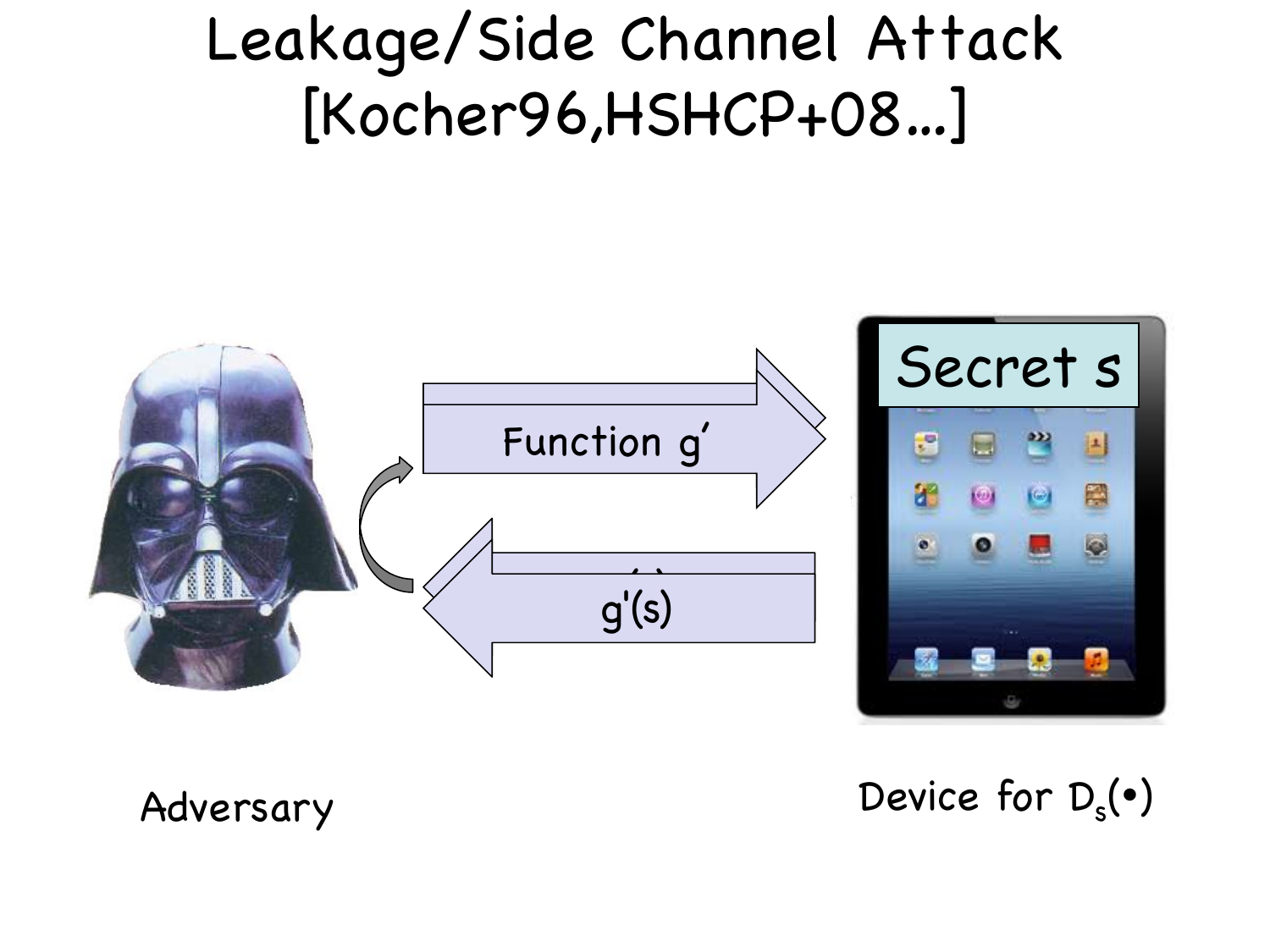### Tampering Attack [BS97,AARR02…]



Adversary Device for  $D_s(\cdot)$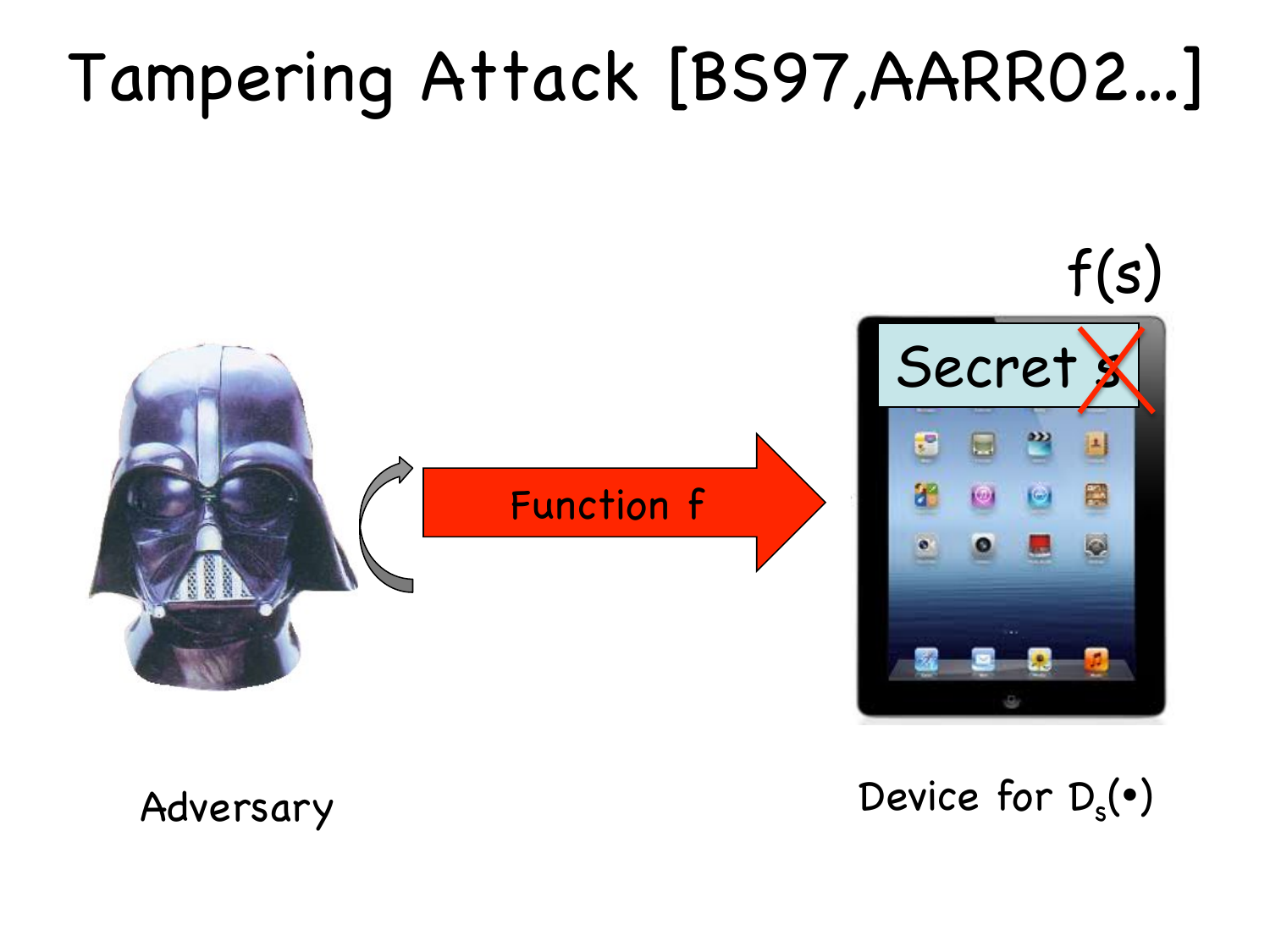## Continuous L+T Attack [LL10,KKS11]



Adversary Device for D<sub>s</sub>( $\bullet$ )

Remark: in this model, computations (updates) happen between the attacks, unlike the model of [MR04]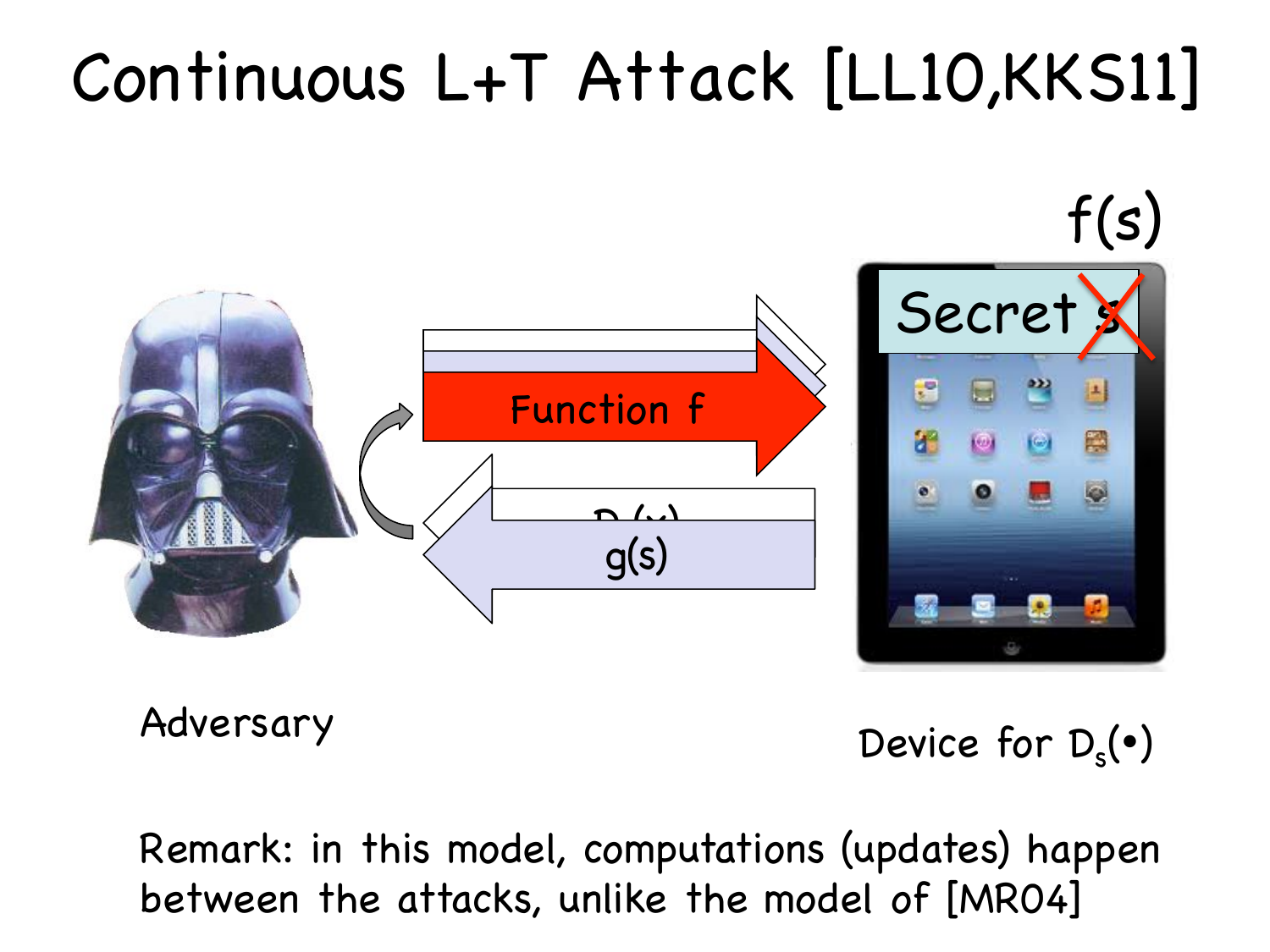#### Previous Work

- Tampering only [GLMMR04,DPW10,CKM11]
- Leakage only [AGV09,NS09,KV09,

DHLW10,BKKV10,DLWW11...]

- Combined attack:
	- Negative results: [LL10] how to leak from the future if have no randomness, even in very restricted attack models
	- Positive results: [KKS11] encryption and signatures if have fresh randomness on update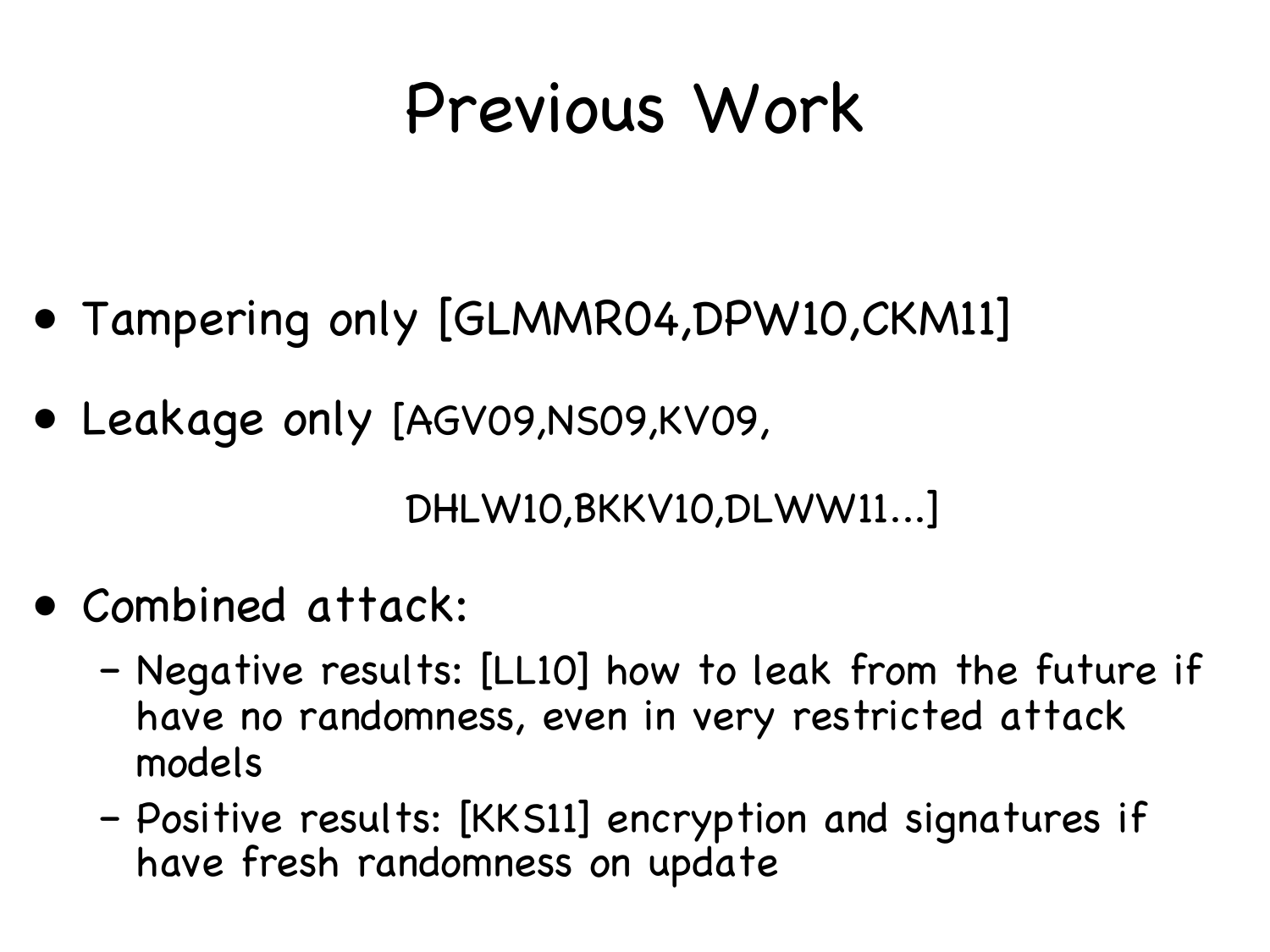# Where do you get fresh randomness while under attack??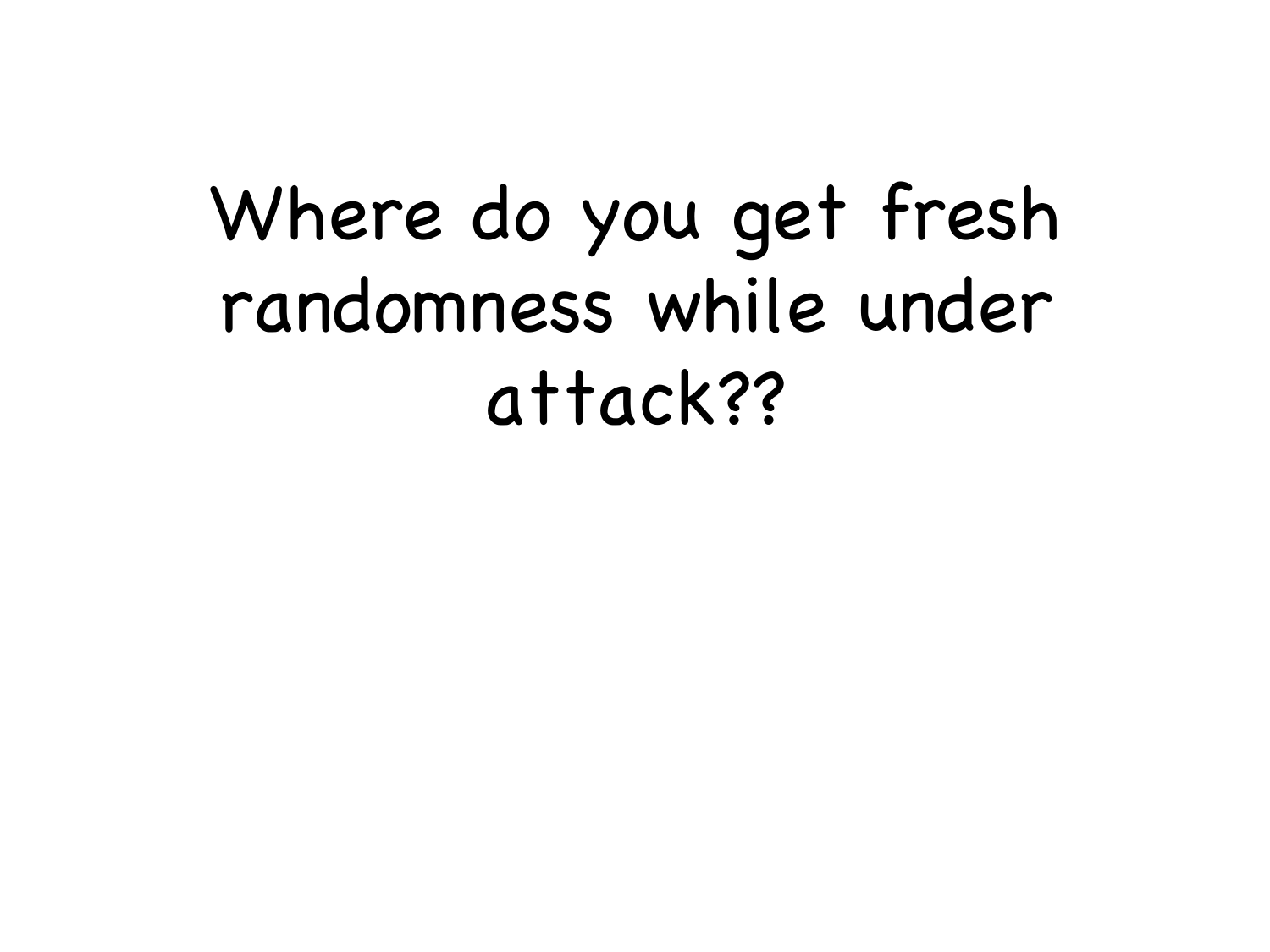#### Our Goal

- An architecture that can tolerate leakage and tampering attacks at the same time…
	- without assuming an on-device source of randomness
	- under a reasonable restriction on the adversary's leakage and tampering power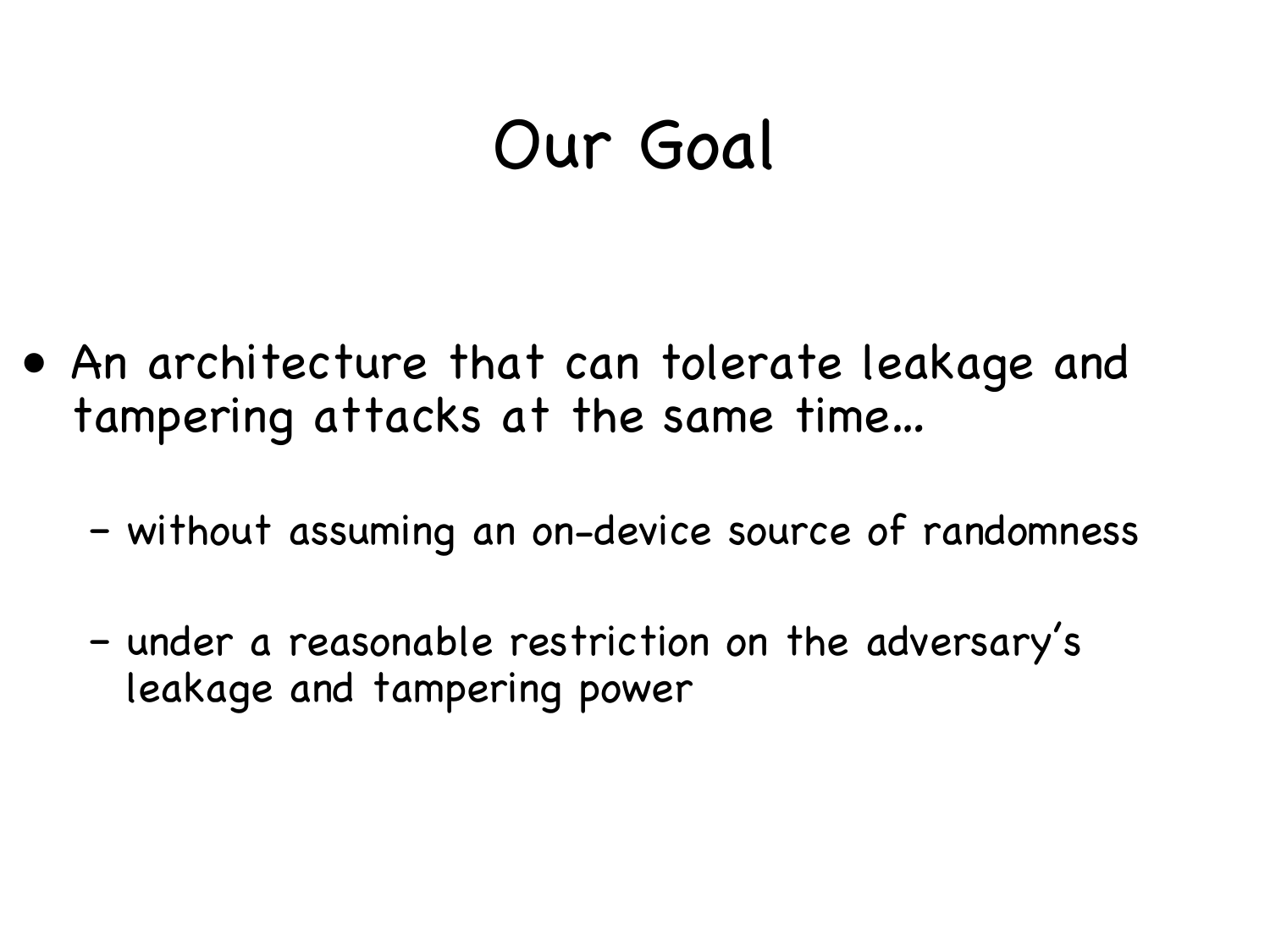#### Our Main Result

• A compiler: given D, produces SecureD

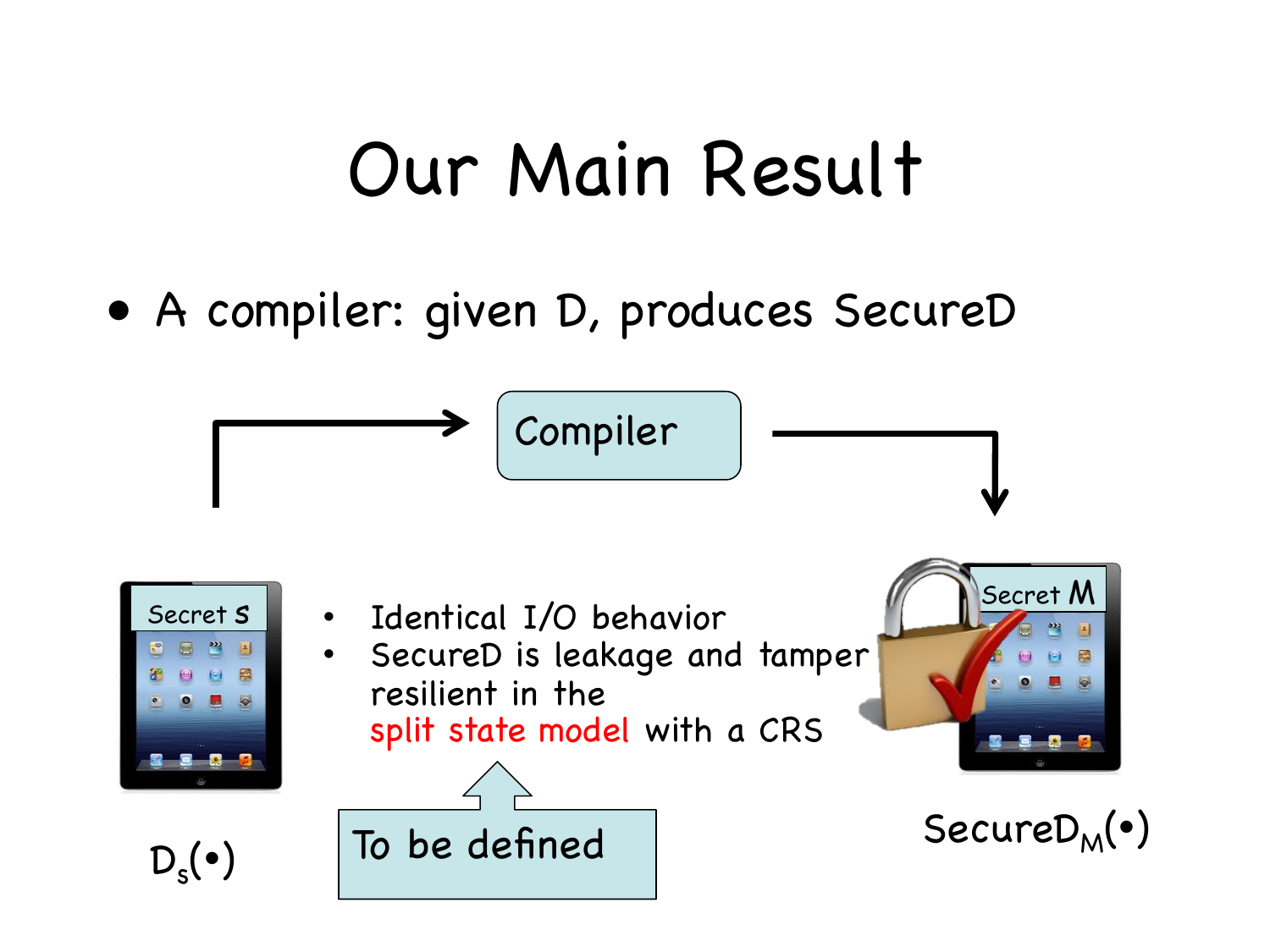# The Split State Model [DPW10,DLWW11,HL11…]





The two parts are attacked separately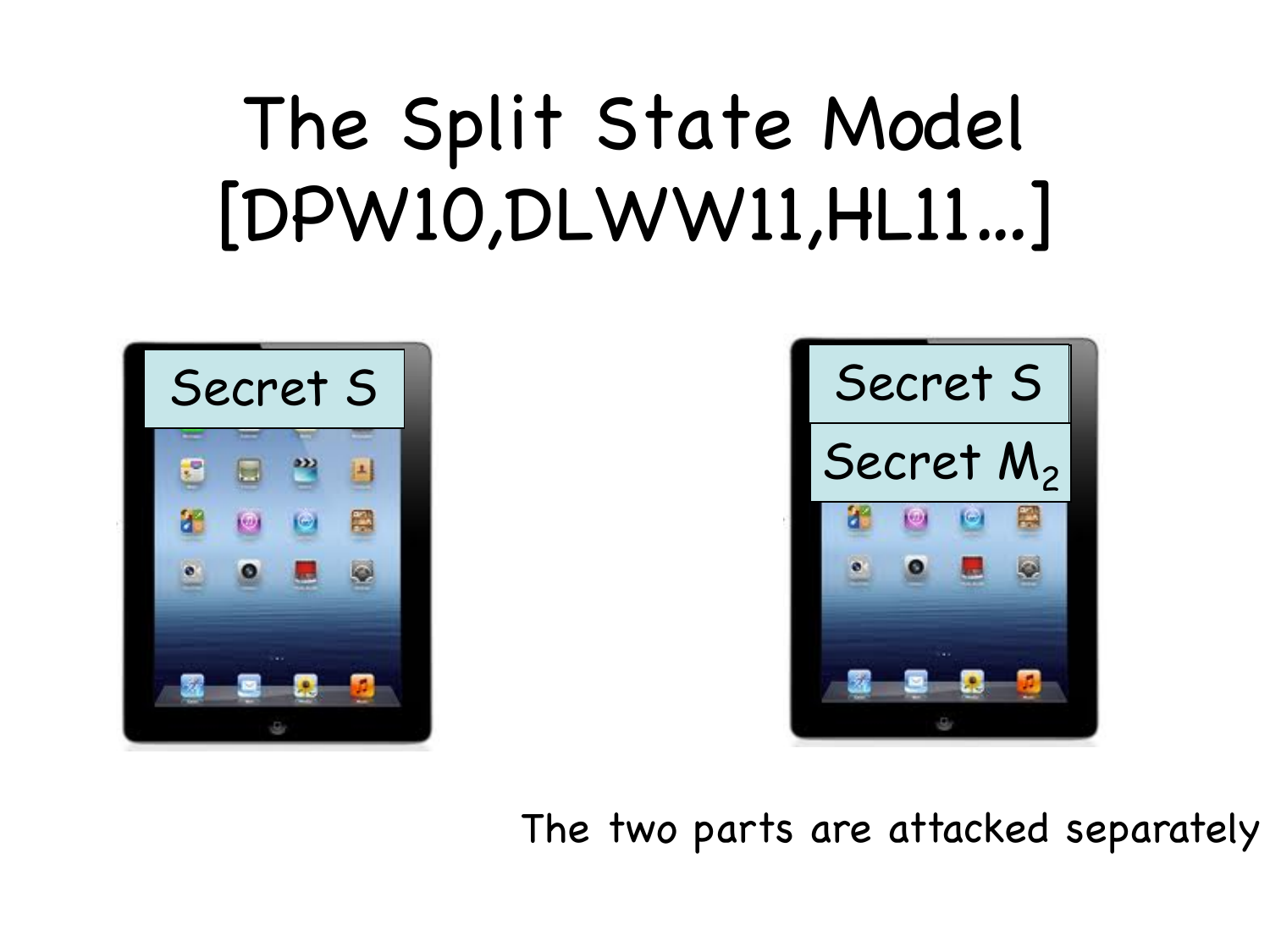#### Split State Model: Leakage



 $\Delta$ dversary Device for  $D_{M1,M2}(\cdot)$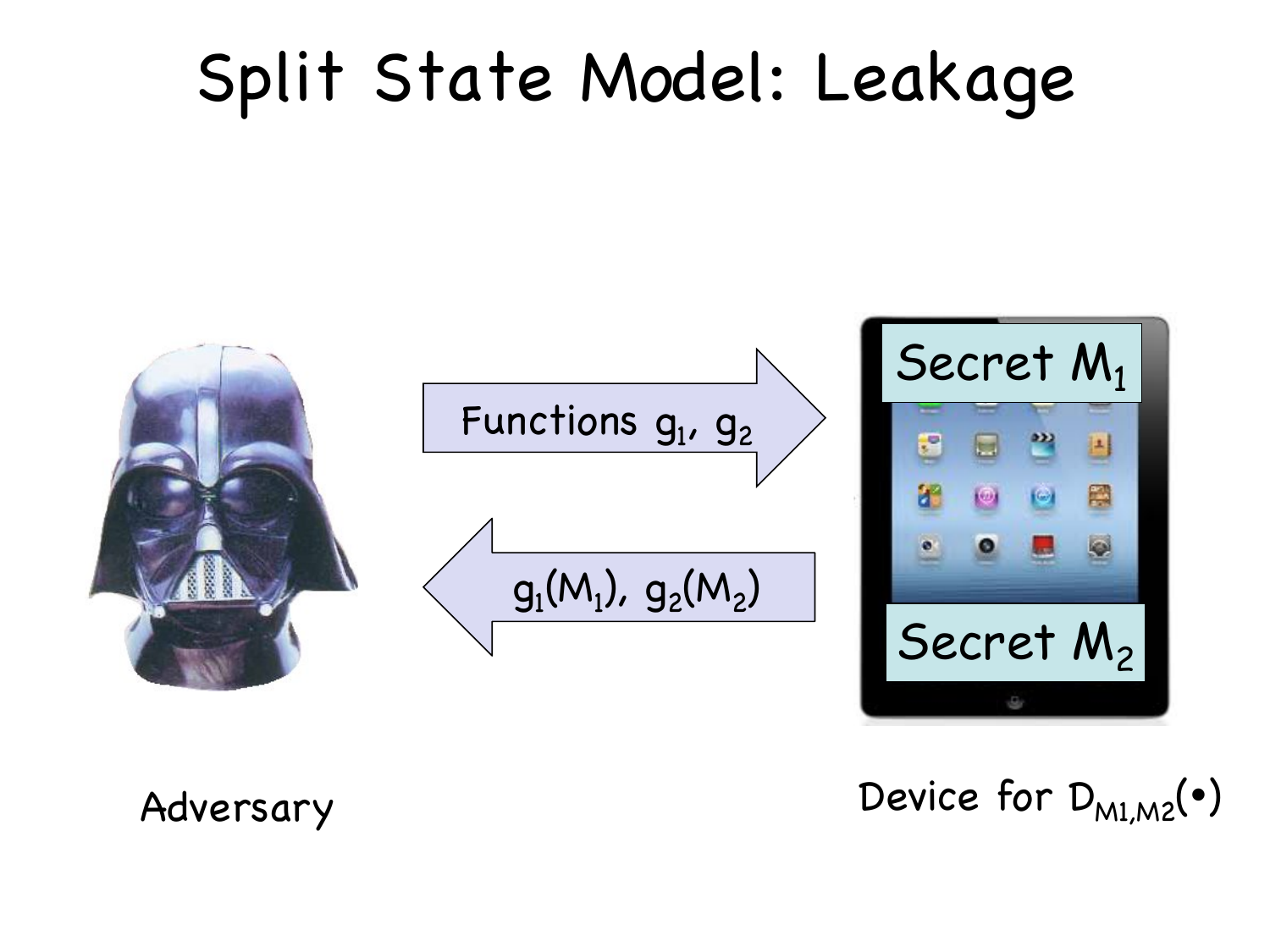### Split State Model: Tampering

Functions  ${\sf f}_{\sf 1}$ ,  ${\sf f}_{\sf 2}$ 

Secret M Secret |  $f_1(M_1)$ 

Adversary Device for  $D_{\text{MLM2}}(\cdot)$  $f_2(M_2)$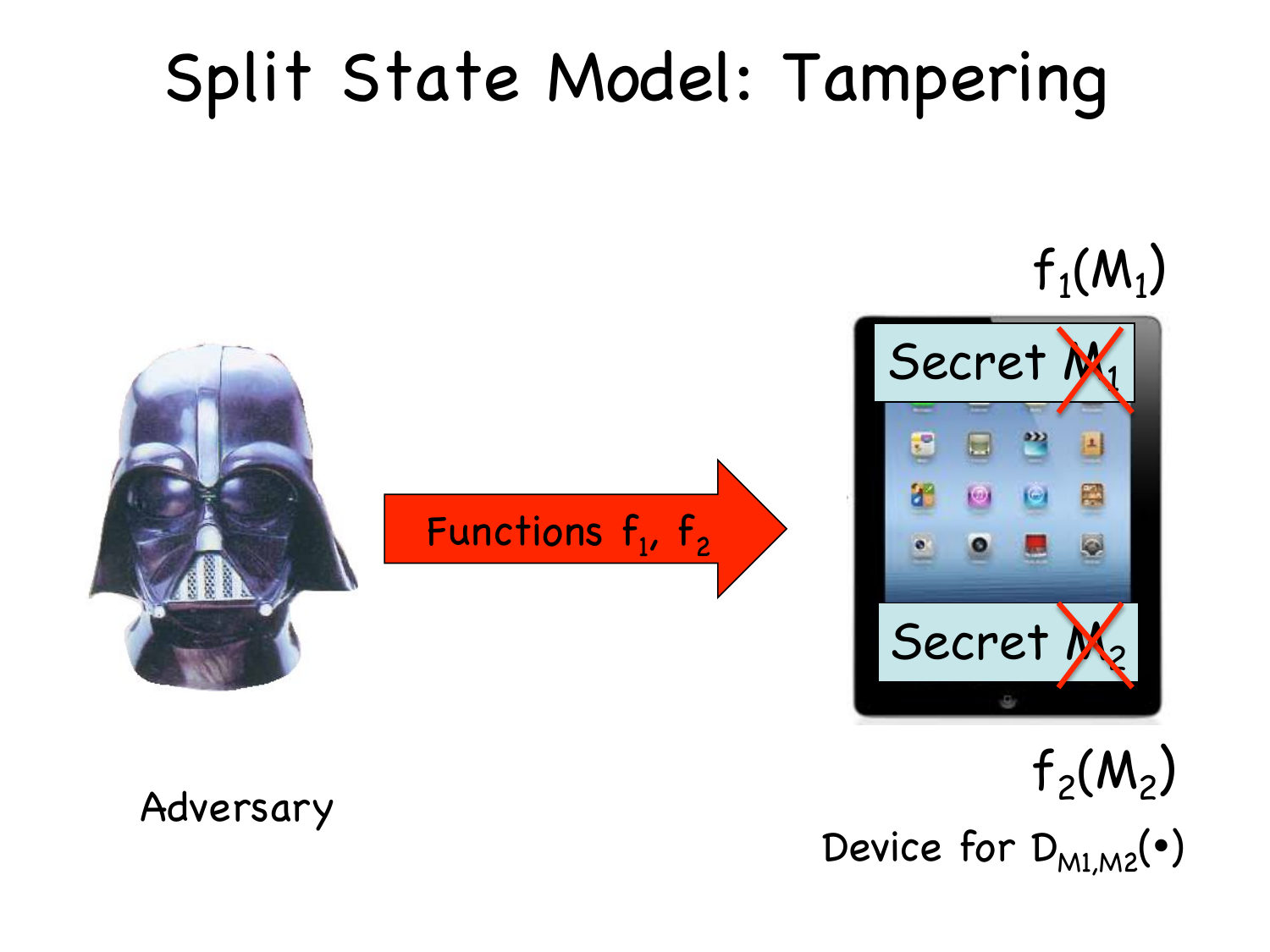## Towards Tamper-Resilience: Non-Malleable Code [DPW10]

- Encode s into  $C = (M_1, M_2)$  s.t. tampering is useless!
- Non-malleable code [DPW10]: "mauling" the code does not reveal anything about the encoded secret

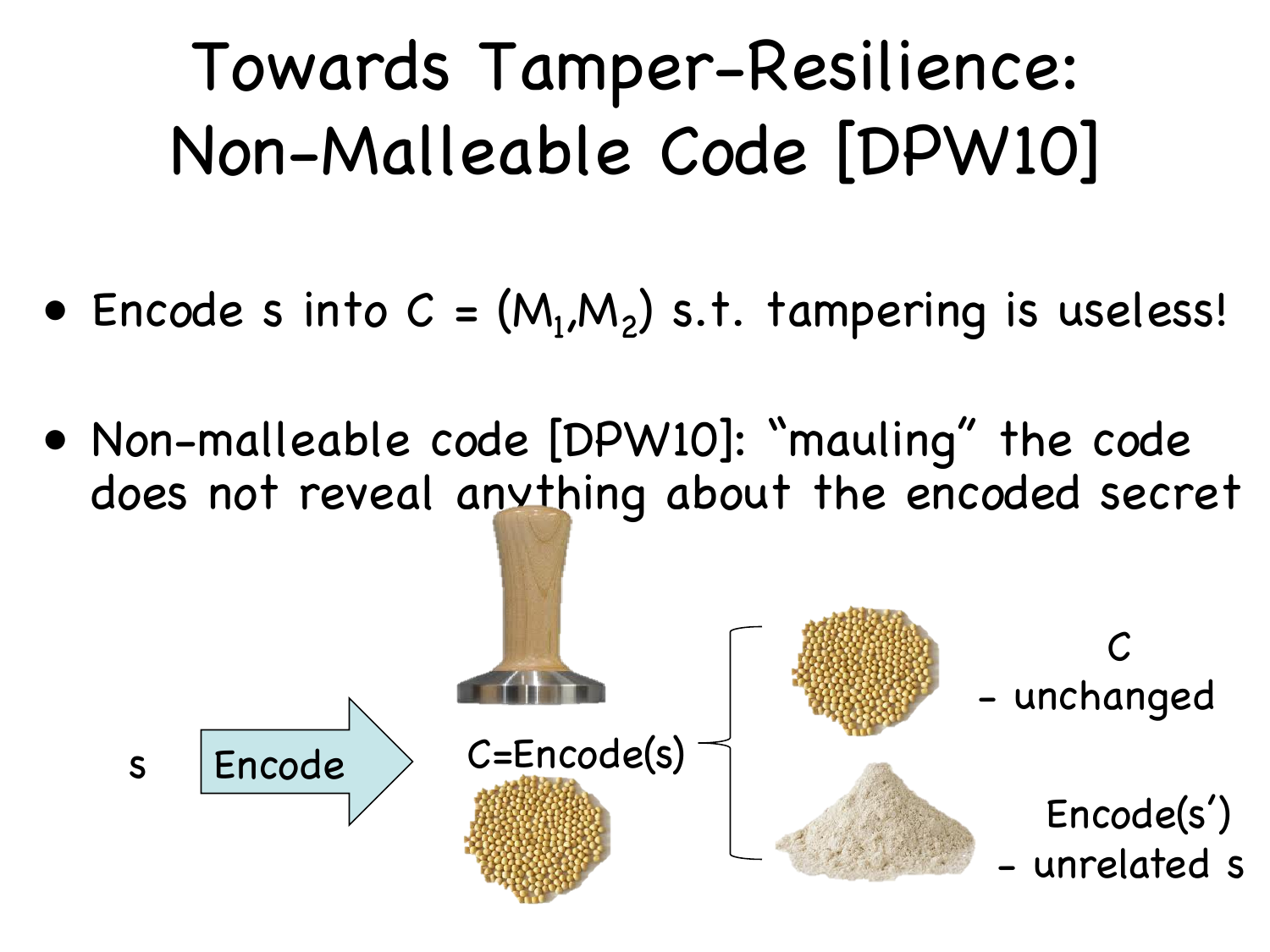#### Non-Malleable Code

• Formally: for all f in F, all s, s',  $Taf_{\text{net}}^{\text{max}}(f,s) \approx Tamper(f,s')$ ppt



#### Impossible in general, but

- [DPW10] construct them in SS RO model, unbounded functions
- We construct them in SS CRS model, poly-sized functions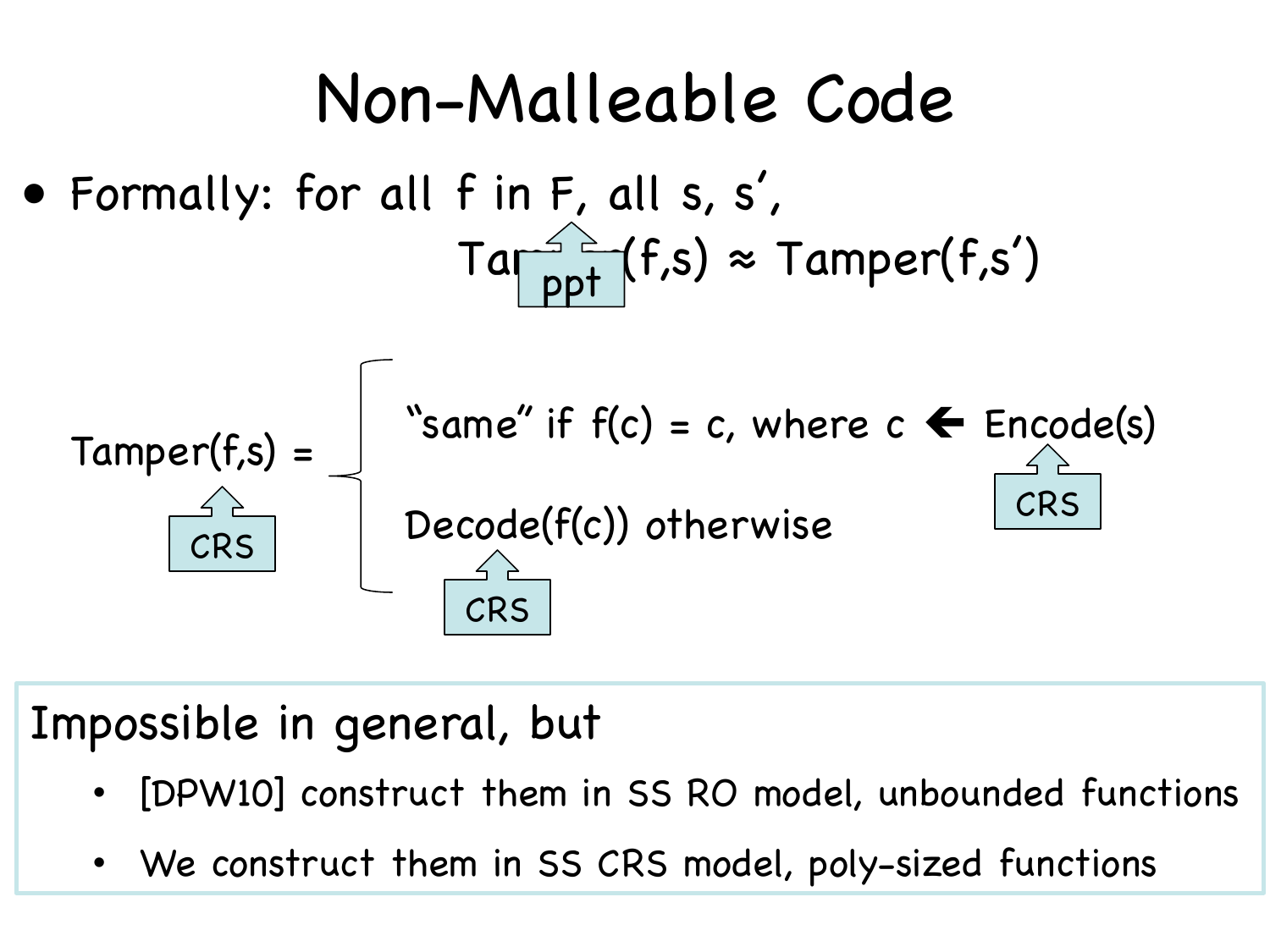#### NM Code Protects from Tampering Attack [DPW10]

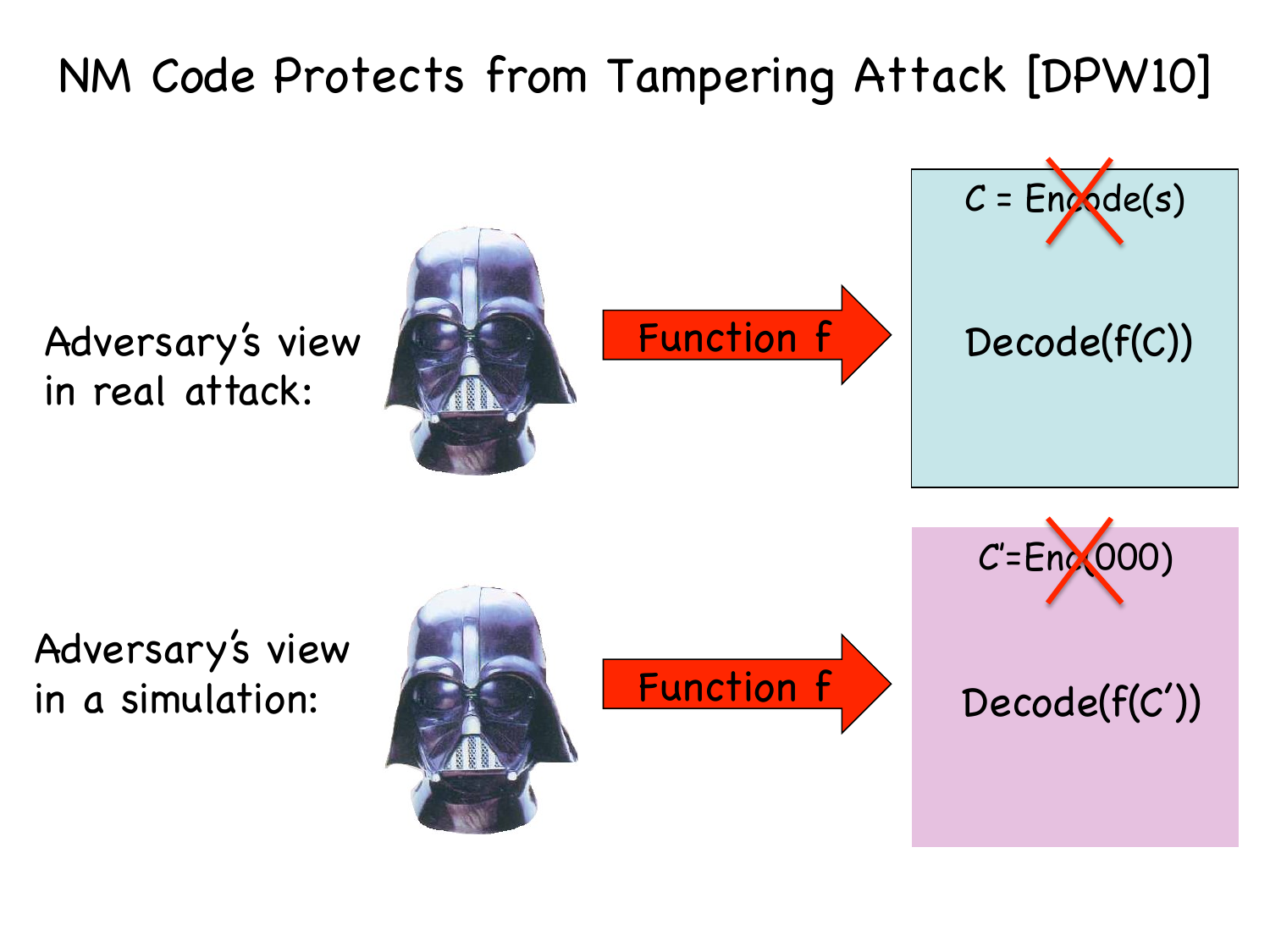### NM Code in the SS Model: Our Construction

$$
Encode(s) = \boxed{M_1 = sk} \boxed{M_2 = (pk, C=Enc_{pk}(s), \pi)}
$$

- the encryption scheme is leakage-resilient
- unique pk for each sk, unique sk for each pk (\*)
- π is a non-malleable (robust) NIZK PoK of sk and the decryption of C

Robust NIZK PoK [DDOPS01]: even with access to a ZK simulator, Adv can only produce proofs whose witnesses can be extracted (similar to UC NIZK)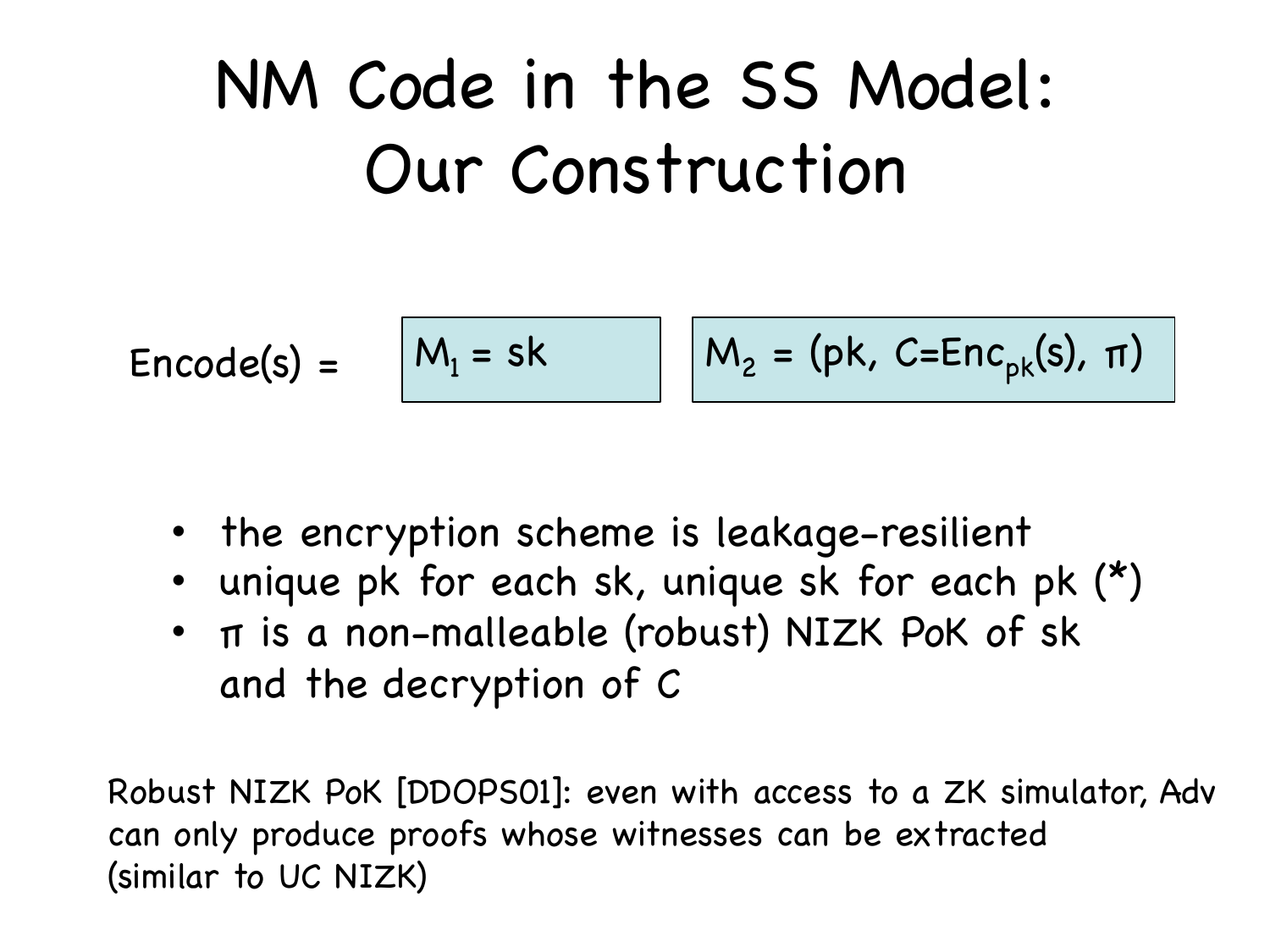### Proof of Security of Our NM Code

Suppose this is not a NM code. Then there exist  $s_1$ ,  $s_2$ ,  $f=(f_1,f_2)$ such that Tamper(f,s $_{\rm l}$ ) can be distinguished from Tamper(f,s $_{\rm 2}$ ).

Use that to break encryption:

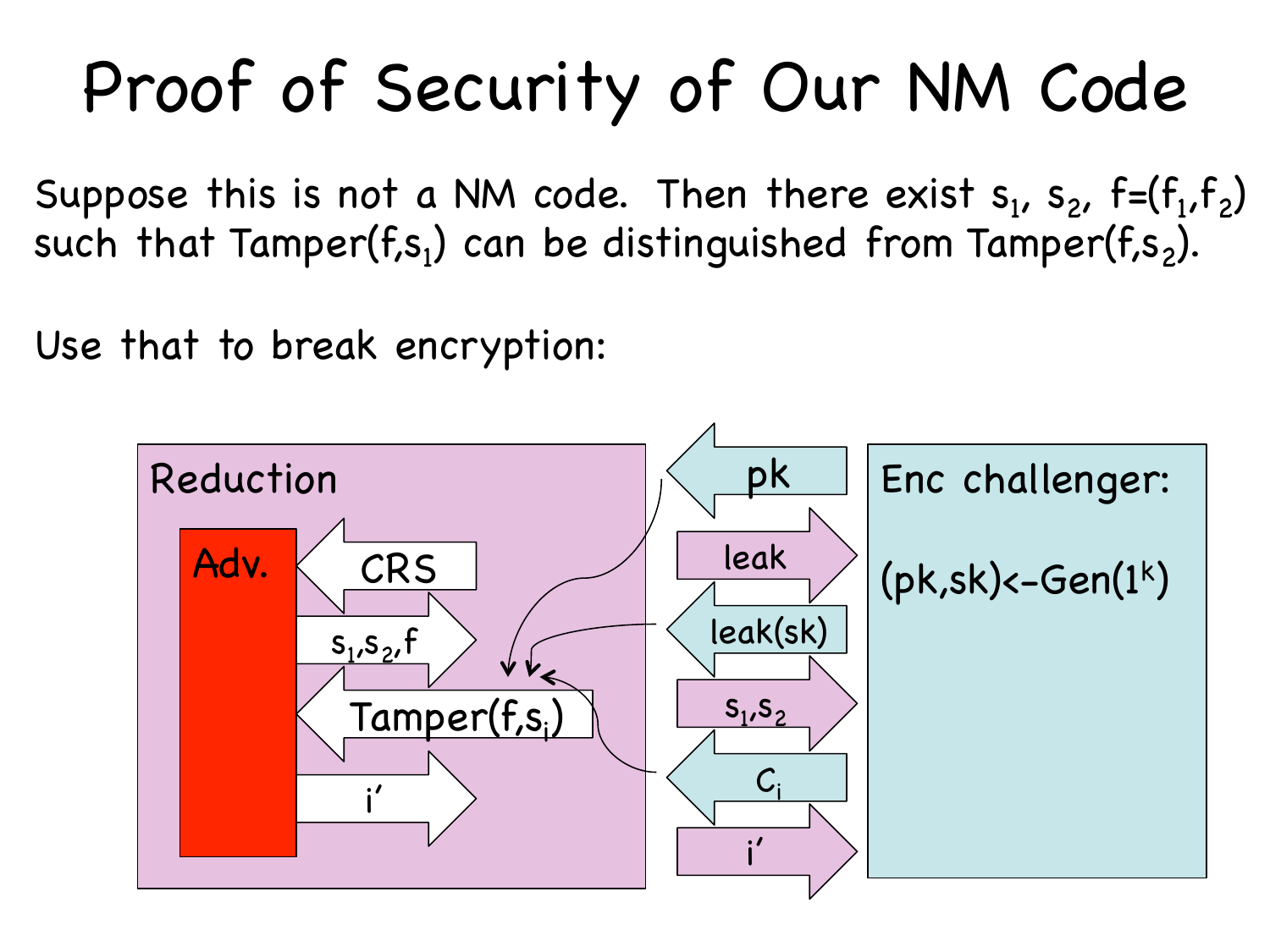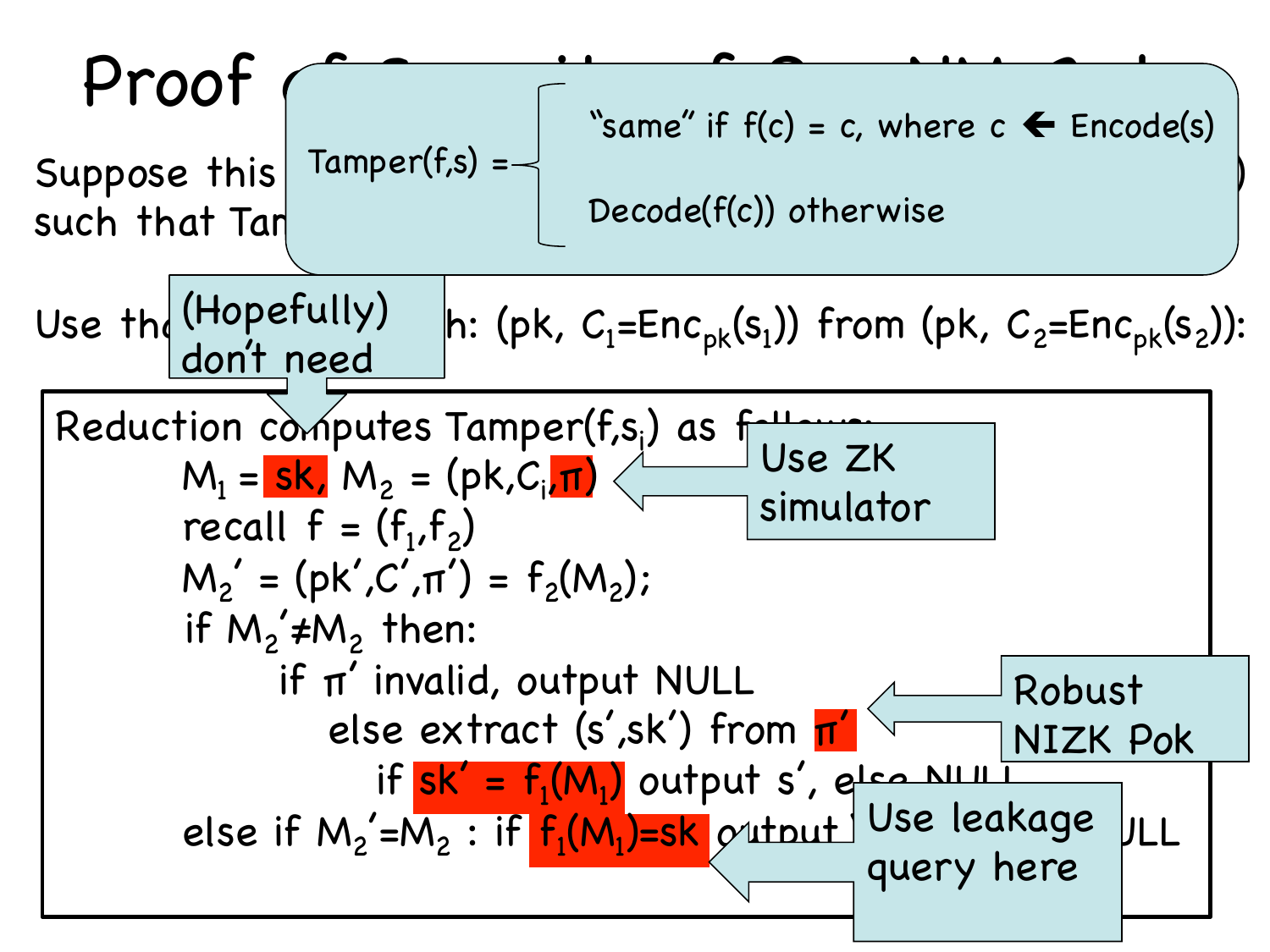### Proof of Security of Our NM Code

Suppose this is not a NM code. Then there exist  $s_1$ ,  $s_2$ ,  $f=(f_1,f_2)$ such that Tamper(f,s $_{\rm l}$ ) can be distinguished from Tamper(f,s $_{\rm 2}$ ).

Use that to break encryption:

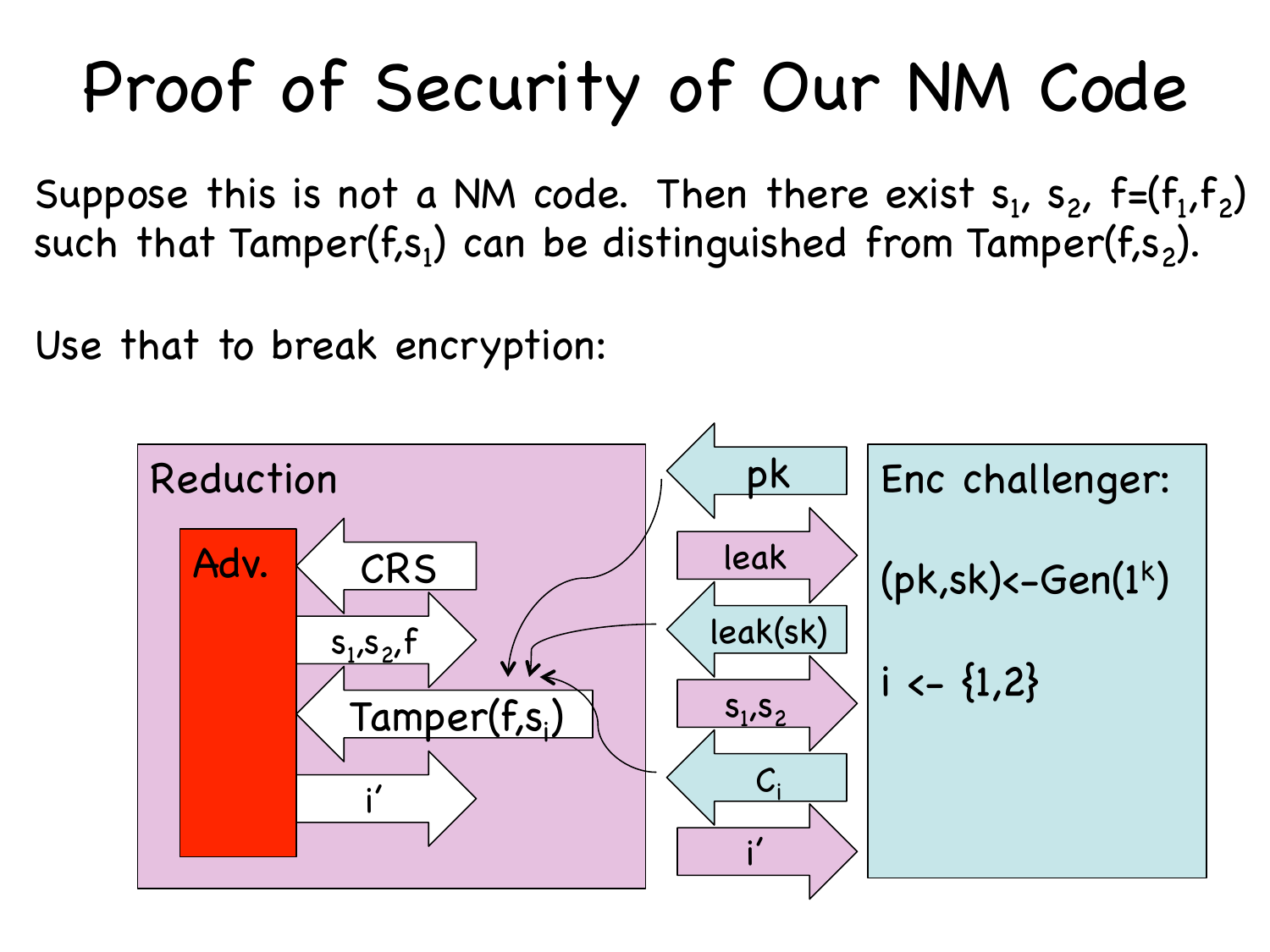## Proof of Security of Our NM Code

Suppose this is not a NM code. Then there exist  $s_1$ ,  $s_2$ ,  $f=(f_1,f_2)$ such that Tamper(f,s $_{\rm l}$ ) can be distinguished from Tamper(f,s $_{\rm 2}$ ).

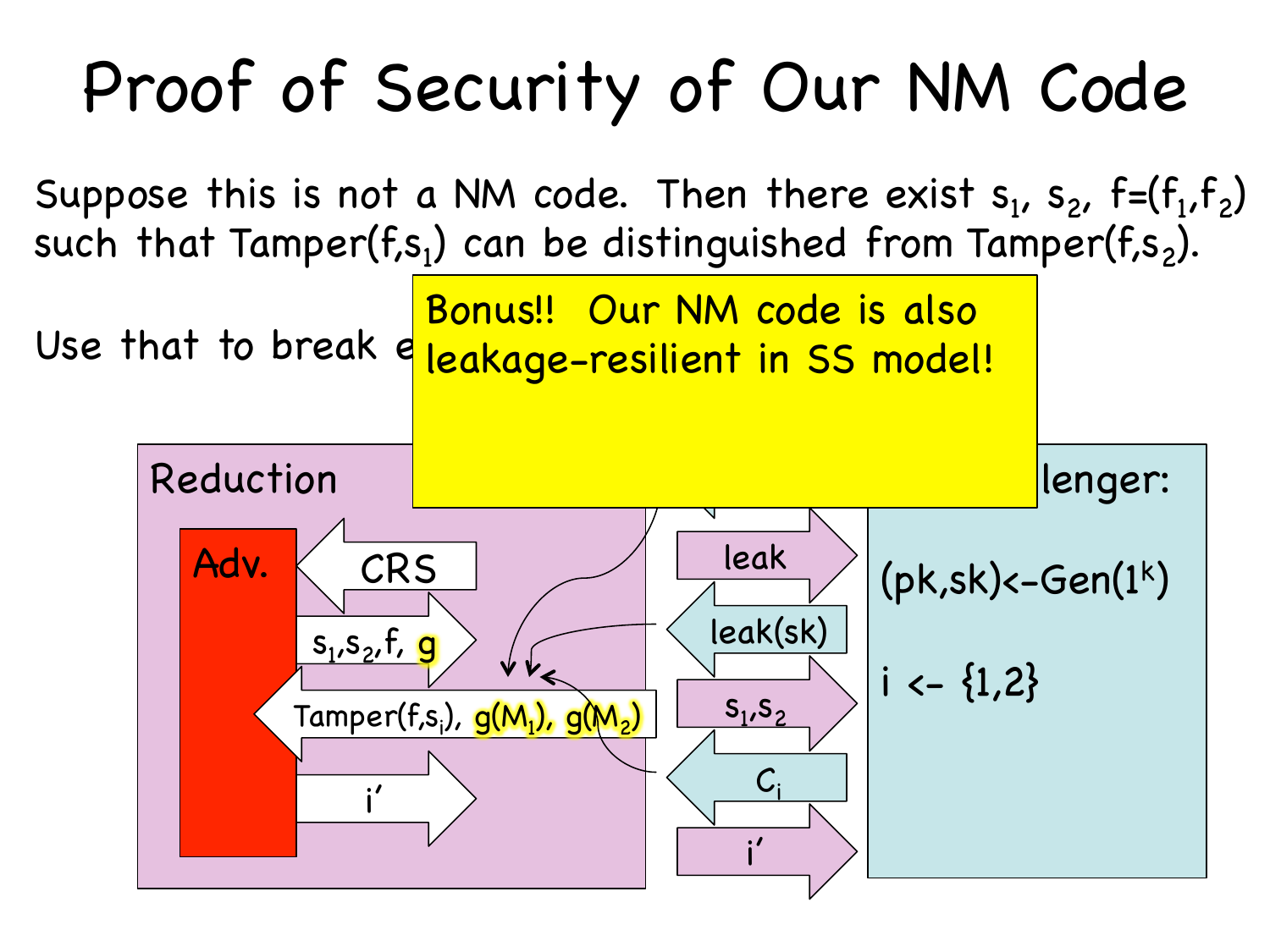# LR NM Codes => L+T Resilience

• A compiler: given D, produces SecureD

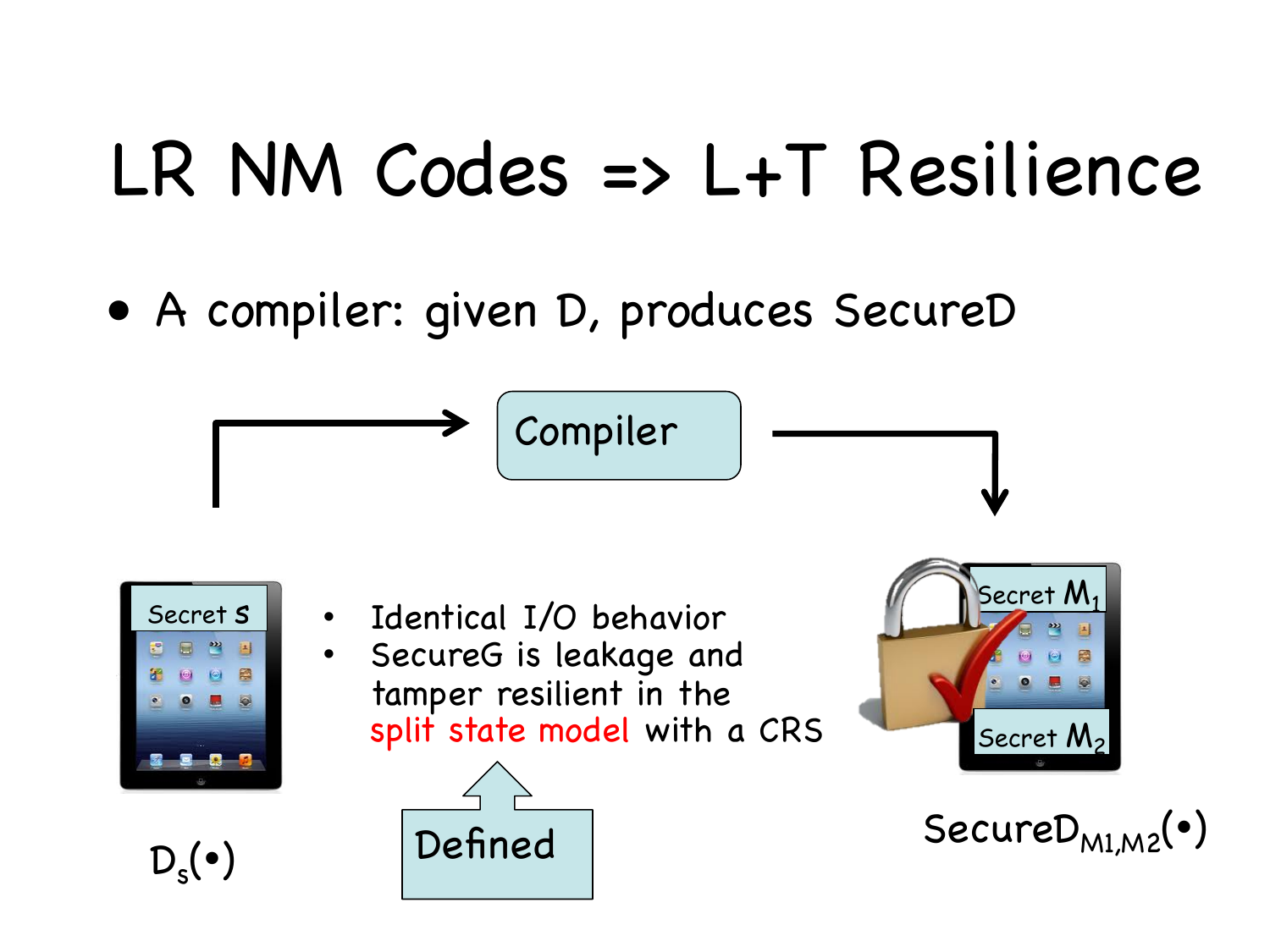# Our L+T Resilient Compiler: Construction 1 (Randomized)



$$
(M_1, M_2) = \text{Encode}(s) \text{ using} the LR NM code
$$

Compiler



$$
\mathsf{D}_\mathsf{s}(\bullet)
$$

$$
D_s(\bullet)
$$
  
\n
$$
S = Decode(M_1, M_2)
$$
\n
$$
s = Decode(M_1, M_2)
$$
\n
$$
refresh: (M_1, M_2) \leftarrow Encode(s)
$$
\n
$$
output D_s(x)
$$
\nHere use  
\n
$$
randomness
$$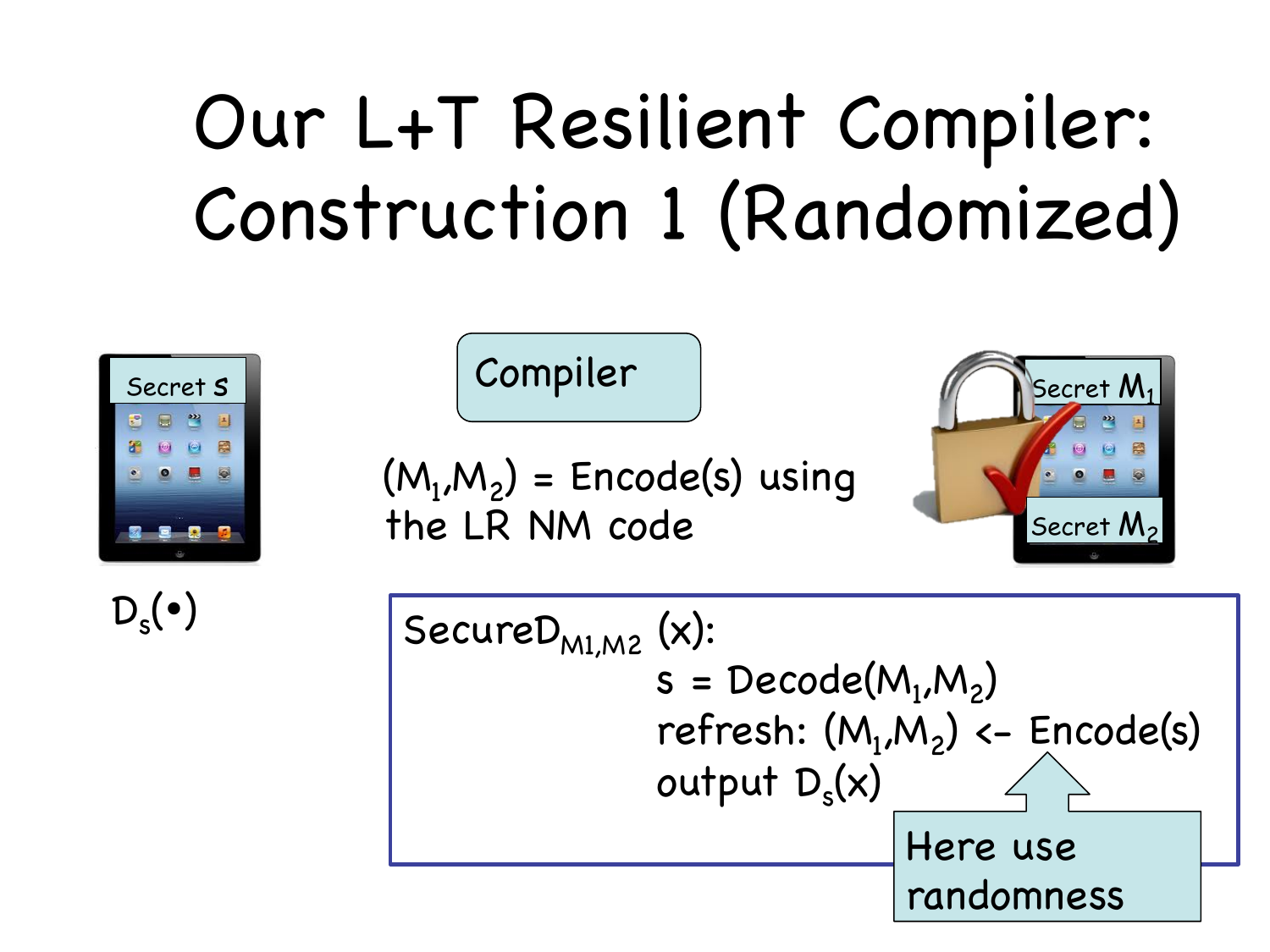# Our L+T Resilient Compiler: Construction 2 (Deterministic)



$$
\mathsf{D}_\mathsf{s}(\bullet)
$$

SecureD $_{MLM2}(x)$ : (s,seed) = Decode(M $_{\textrm{\scriptsize{1}}}$ ,M $_{\textrm{\scriptsize{2}}}$ ) rand, seed' = PRG(seed) refresh: (M $_{\textrm{\tiny{l}}}$ ,M $_{\textrm{\tiny{2}}}$ )= Encode(s,seed') using rand as coins output  $D_s(x)$